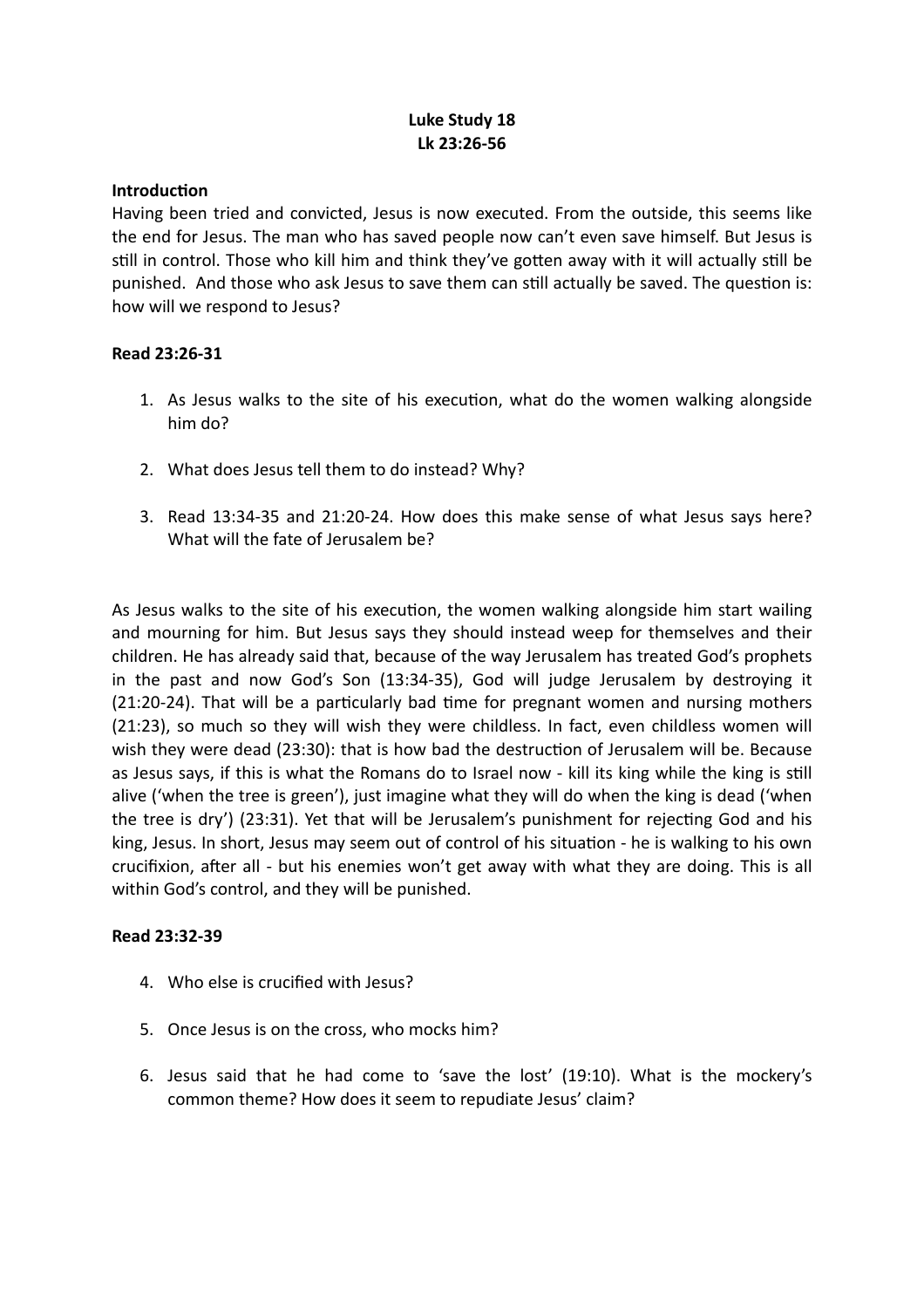Once Jesus is up on the cross, everyone mocks him: the people, the soldiers, the sign over his head, even one of the criminals crucified next to him. And their theme is consistent: 'He saved others, but he can't even save himself' (23:35, 37, 39). For someone who said his mission was to 'save' people, the cross seems like the definitive blow: surely Jesus has failed.

But Jesus doesn't seem to think so. He offers someone entry to heaven that very day.

## **Read 23:40-43**

- 7. What does the criminal think he deserves?
- 8. What does he ask Jesus to give him?
- 9. How does Jesus respond?

One of the criminals recognises he deserves to die, but nevertheless asks Jesus to remember him when he comes into his kingdom. And Jesus says he will! The criminal will be with him in paradise. How can Jesus promise this? He can't even move his hands at the moment; how can he open the gates of heaven? How can save anyone? We're about to see.

#### **Read 23:44-46**

- 10. At noon, what happens to the sky?
- 11. Read Amos 8:9. Looking at the surrounding verses, what is this a sign of in Amos? What does it tell us is happening on the cross?
- 12. What happens to the temple curtain? What do you think this means?
- 13. What is the last thing Jesus does?

At noon the sun stops shining for three hours, bringing darkness over the land. This is not just an astronomical event, but a theological one. Speaking about God pouring out his punishment for sin, Amos says this will the sign it is happening: *'"In that day," declares the sovereign Lord, "I will make the sun go down at noon and darken the earth in broad daylight."* (Amos 8:9) This is exactly what we see while Jesus is dying. He has already said he will 'drink the cup' of God's wrath for sin (22:42) and that his death will be 'for' us (22:19, 20). Now, we see him doing it: the sky darkens as a sign that God is pouring out his wrath for human sins on Jesus instead of us. He is taking the judgment of God.

And the result? Access to God for sinners. In the temple, an enormous curtain separated 'the Most Holy Place' - a room at the centre of the temple representing God's presence from the rest of the temple and from people. It was a sign that sinful people could not approach a holy God without adequate sacrifice. And yet, as Jesus dies, and God's wrath for